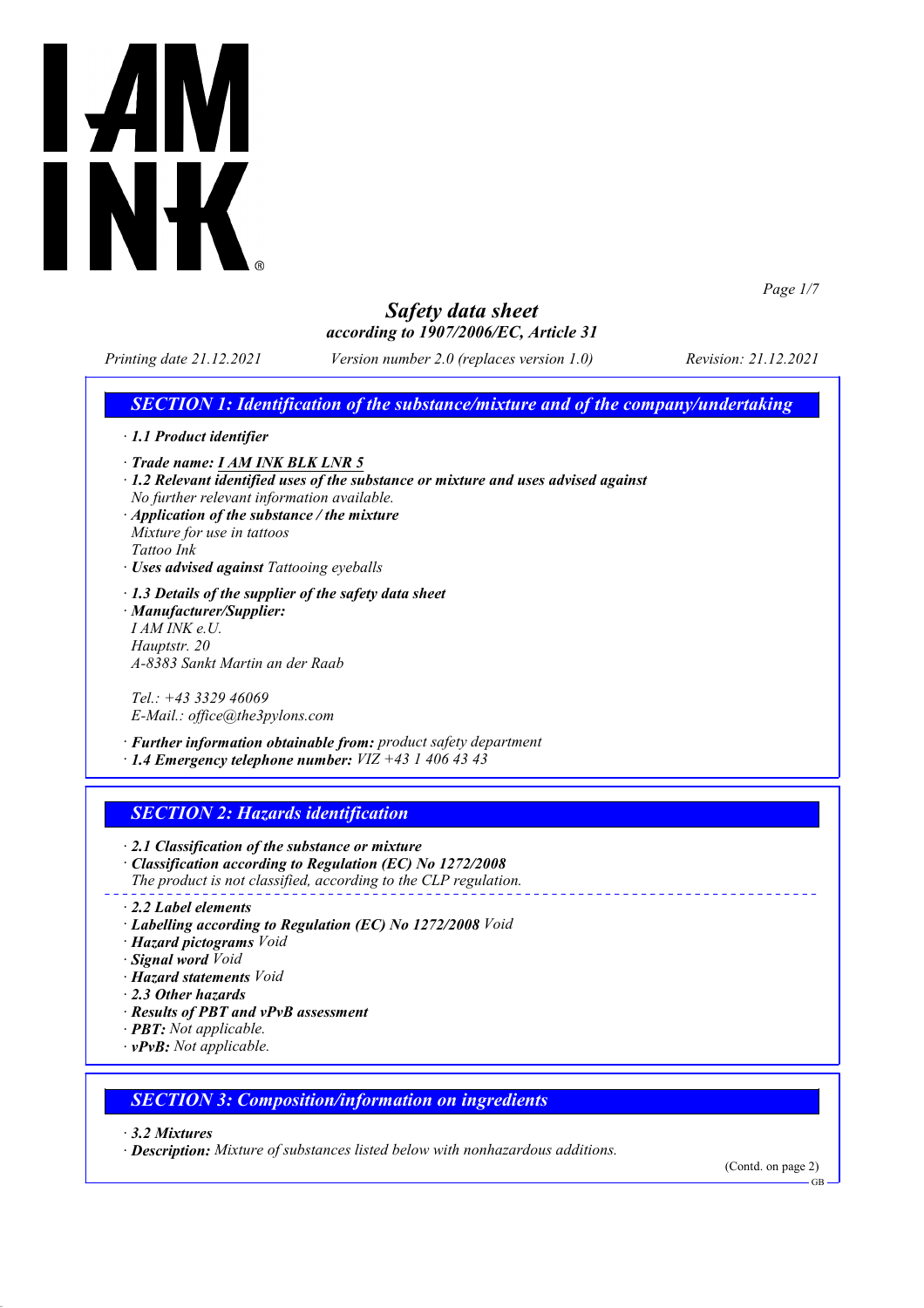*Printing date 21.12.2021 Version number 2.0 (replaces version 1.0) Revision: 21.12.2021*

#### *Trade name: I AM INK BLK LNR 5*

|                                           |                  |                                                                             | (Cond. of page 1) |
|-------------------------------------------|------------------|-----------------------------------------------------------------------------|-------------------|
| · Dangerous components:                   |                  |                                                                             |                   |
| $CAS: 57-55-6$<br>EINECS: $200 - 338 - 0$ | Propylene glycol | substance with a Community workplace exposure limit $ 10-25\% $             |                   |
| $CAS: 1333-86-4$<br>EINECS: 215-609-9     | Carbon black     | substance with a Community workplace exposure limit $\vert$ 2.5-10% $\vert$ |                   |

*· Additional information: For the wording of the listed hazard phrases refer to section 16.*

# *SECTION 4: First aid measures*

- *· 4.1 Description of first aid measures*
- *· After skin contact: Generally the product does not irritate the skin.*
- *· After eye contact: Rinse opened eye for several minutes under running water.*
- *· After swallowing: If symptoms persist consult doctor.*
- *· 4.2 Most important symptoms and effects, both acute and delayed No further relevant information available.*
- *· 4.3 Indication of any immediate medical attention and special treatment needed*
- *No further relevant information available.*

## *SECTION 5: Firefighting measures*

- *· 5.1 Extinguishing media*
- *· Suitable extinguishing agents: Use fire extinguishing methods suitable to surrounding conditions.*
- *· 5.2 Special hazards arising from the substance or mixture No further relevant information available.*
- *· 5.3 Advice for firefighters*
- *· Protective equipment: No special measures required.*

#### *SECTION 6: Accidental release measures*

- *· 6.1 Personal precautions, protective equipment and emergency procedures Not required.*
- *· 6.2 Environmental precautions:*

*Dilute with plenty of water.*

*Do not allow to enter sewers/ surface or ground water.*

- *· 6.3 Methods and material for containment and cleaning up:*
- *Absorb with liquid-binding material (sand, diatomite, acid binders, universal binders, sawdust).*
- *· 6.4 Reference to other sections*
- *See Section 7 for information on safe handling.*
- *See Section 8 for information on personal protection equipment.*
- *See Section 13 for disposal information.*

#### *SECTION 7: Handling and storage*

- *· 7.1 Precautions for safe handling No special measures required.*
- *· Information about fire and explosion protection: No special measures required.*
- *· 7.2 Conditions for safe storage, including any incompatibilities*
- *· Storage:*
- *· Requirements to be met by storerooms and receptacles: No special requirements.*
- *· Information about storage in one common storage facility: Not required.*
- *· Further information about storage conditions: None.*
- *· Recommended storage temperature: 6-8°C*
- *· Storage class (TRGS): 12*

(Contd. on page 3)

GB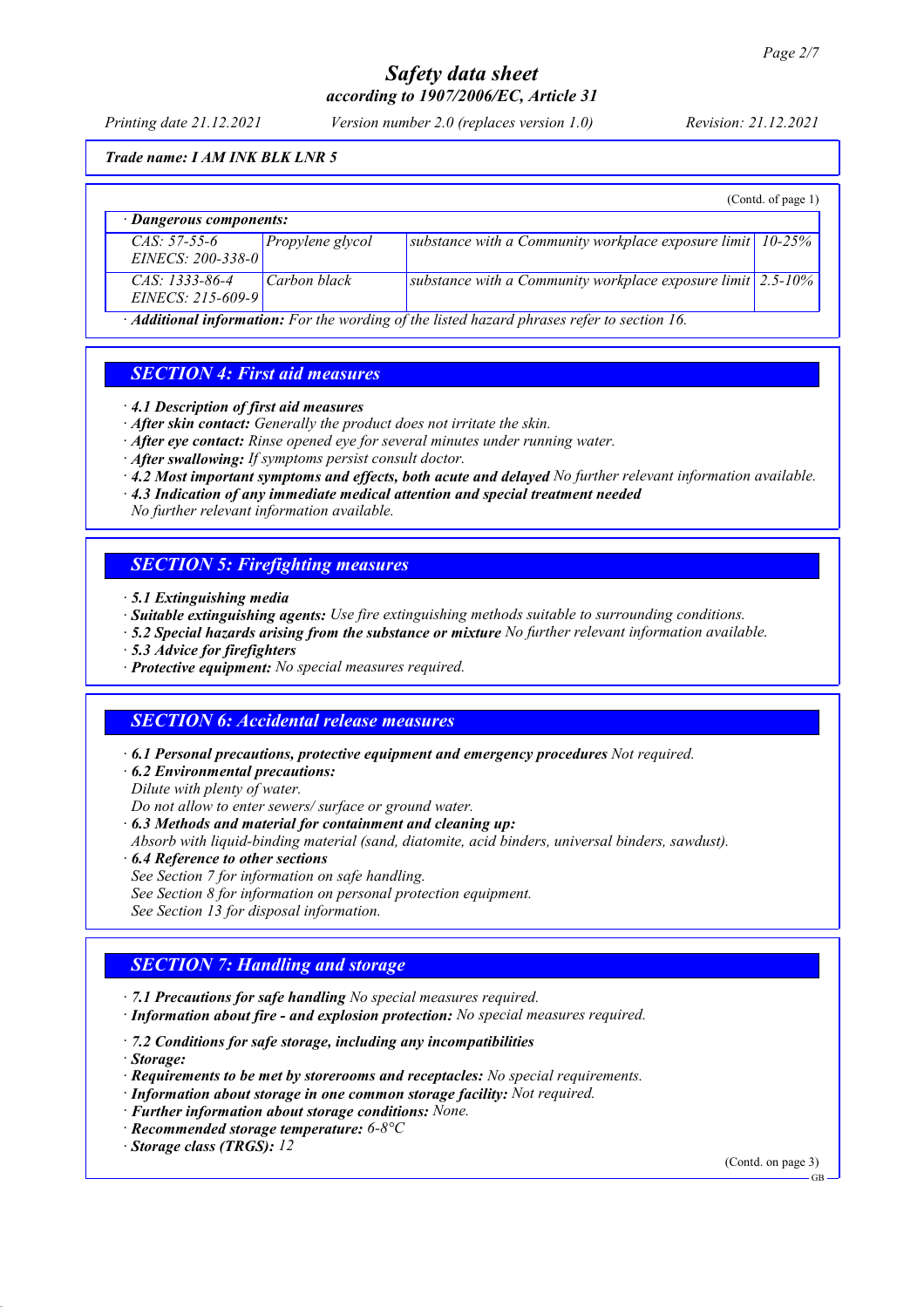*Printing date 21.12.2021 Version number 2.0 (replaces version 1.0) Revision: 21.12.2021*

(Contd. of page 2)

*Trade name: I AM INK BLK LNR 5*

*· 7.3 Specific end use(s) No further relevant information available.*

| <b>SECTION 8: Exposure controls/personal protection</b> |  |  |  |
|---------------------------------------------------------|--|--|--|
|---------------------------------------------------------|--|--|--|

| $\cdot$ 8.1 Control parameters                                                                                                                                                                                                                                                                                                                              |                                                                                      |                                      |                                            |  |
|-------------------------------------------------------------------------------------------------------------------------------------------------------------------------------------------------------------------------------------------------------------------------------------------------------------------------------------------------------------|--------------------------------------------------------------------------------------|--------------------------------------|--------------------------------------------|--|
| · Ingredients with limit values that require monitoring at the workplace:                                                                                                                                                                                                                                                                                   |                                                                                      |                                      |                                            |  |
|                                                                                                                                                                                                                                                                                                                                                             | 57-55-6 Propylene glycol                                                             |                                      |                                            |  |
|                                                                                                                                                                                                                                                                                                                                                             | WEL Long-term value: $474*10**mg/m^3$ , $150*ppm$                                    |                                      |                                            |  |
|                                                                                                                                                                                                                                                                                                                                                             | *total vapour and particulates **particulates                                        |                                      |                                            |  |
|                                                                                                                                                                                                                                                                                                                                                             | 1333-86-4 Carbon black                                                               |                                      |                                            |  |
|                                                                                                                                                                                                                                                                                                                                                             | WEL Short-term value: $7 \text{ mg/m}^3$<br>Long-term value: $3.5$ mg/m <sup>3</sup> |                                      |                                            |  |
|                                                                                                                                                                                                                                                                                                                                                             |                                                                                      |                                      |                                            |  |
| · DNELs                                                                                                                                                                                                                                                                                                                                                     |                                                                                      |                                      |                                            |  |
|                                                                                                                                                                                                                                                                                                                                                             | 57-55-6 Propylene glycol                                                             |                                      |                                            |  |
| Oral                                                                                                                                                                                                                                                                                                                                                        | DNEL Long-term - oral, systemic effects                                              |                                      | 85 mg/kg bw/day (general public)           |  |
| Dermal                                                                                                                                                                                                                                                                                                                                                      | DNEL Long-term - dermal, systemic effects                                            |                                      | 213 mg/kg bw/day (general public)          |  |
|                                                                                                                                                                                                                                                                                                                                                             | Inhalative DNEL long-term - inhalation local effects                                 |                                      | 10 mg/m <sup>3</sup> (Worker)              |  |
|                                                                                                                                                                                                                                                                                                                                                             |                                                                                      |                                      | 10 mg/m <sup>3</sup> (general public)      |  |
|                                                                                                                                                                                                                                                                                                                                                             | DNEL Long-term – inhalation, systemic effects $168$ mg/m <sup>3</sup> /day (Worker)  |                                      |                                            |  |
|                                                                                                                                                                                                                                                                                                                                                             |                                                                                      |                                      | 50 mg/m <sup>3</sup> /day (general public) |  |
| $\cdot$ PNECs                                                                                                                                                                                                                                                                                                                                               |                                                                                      |                                      |                                            |  |
|                                                                                                                                                                                                                                                                                                                                                             | 57-55-6 Propylene glycol                                                             |                                      |                                            |  |
| PNEC short term, fresh water                                                                                                                                                                                                                                                                                                                                |                                                                                      | 260 mg/l (Aquatic organisms)         |                                            |  |
|                                                                                                                                                                                                                                                                                                                                                             | PNEC short term, sea water                                                           | 26 mg/l (Aquatic organisms)          |                                            |  |
|                                                                                                                                                                                                                                                                                                                                                             | PNEC short term, sewage plant                                                        |                                      | 2,000 mg/l (Aquatic organisms)             |  |
| PNEC short term fresh water sediment $\frac{572 \text{ mg/kg}}{4\text{ quatic organisms}}$                                                                                                                                                                                                                                                                  |                                                                                      |                                      |                                            |  |
| PNEC short term soil                                                                                                                                                                                                                                                                                                                                        |                                                                                      | 50 mg/kg (teresstric organismens)    |                                            |  |
| PNEC short term sea water sediment                                                                                                                                                                                                                                                                                                                          |                                                                                      | 57.2 mg/kg (Aquatic organisms)       |                                            |  |
| PNEC short term, intermittent releases $183$ mg/l (Aquatic organisms)                                                                                                                                                                                                                                                                                       |                                                                                      |                                      |                                            |  |
| PNEC secondary poisoning                                                                                                                                                                                                                                                                                                                                    |                                                                                      | 1,133 mg/kg KG/d (Aquatic organisms) |                                            |  |
| · Additional information: The lists valid during the making were used as basis.                                                                                                                                                                                                                                                                             |                                                                                      |                                      |                                            |  |
| 8.2 Exposure controls<br>$\mathbf{1}$ $\mathbf{1}$ $\mathbf{1}$ $\mathbf{1}$ $\mathbf{1}$ $\mathbf{1}$ $\mathbf{1}$ $\mathbf{1}$ $\mathbf{1}$ $\mathbf{1}$ $\mathbf{1}$ $\mathbf{1}$ $\mathbf{1}$ $\mathbf{1}$ $\mathbf{1}$ $\mathbf{1}$ $\mathbf{1}$ $\mathbf{1}$ $\mathbf{1}$ $\mathbf{1}$ $\mathbf{1}$ $\mathbf{1}$ $\mathbf{1}$ $\mathbf{1}$ $\mathbf{$ |                                                                                      |                                      |                                            |  |

*· Appropriate engineering controls No further data; see item 7.*

*· Individual protection measures, such as personal protective equipment*

*· General protective and hygienic measures:*

*The usual precautionary measures are to be adhered to when handling chemicals.*

- *· Respiratory protection: Not required.*
- *· Hand protection*

*The glove material has to be impermeable and resistant to the product/ the substance/ the preparation.*

*Due to missing tests no recommendation to the glove material can be given for the product/ the preparation/ the chemical mixture.*

*Selection of the glove material on consideration of the penetration times, rates of diffusion and the degradation*

*· Material of gloves*

*The selection of the suitable gloves does not only depend on the material, but also on further marks of quality and varies from manufacturer to manufacturer. As the product is a preparation of several substances, the resistance of the glove material can not be calculated in advance and has therefore to be checked prior to the application.*

(Contd. on page 4)

GB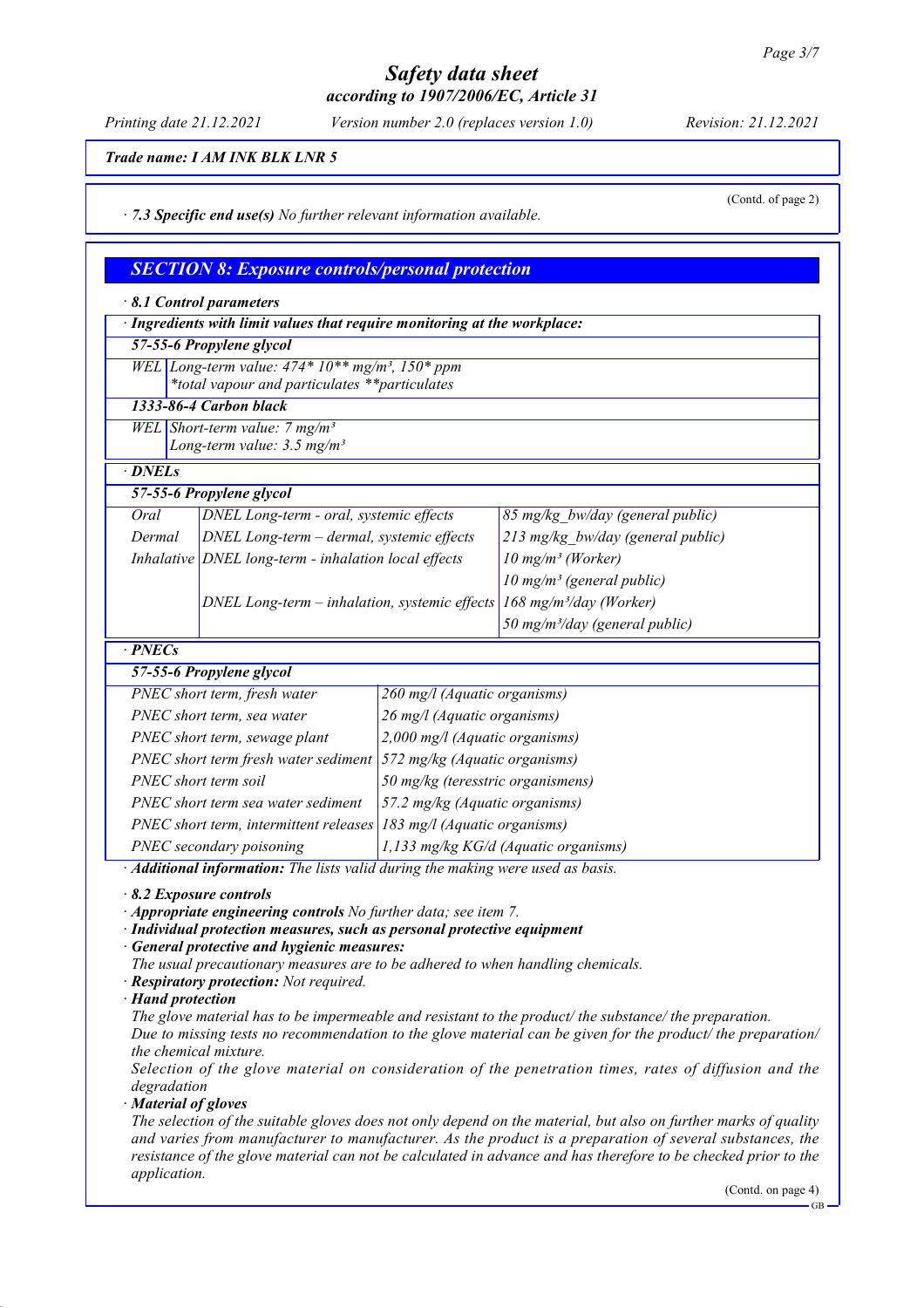#### *Printing date 21.12.2021 Version number 2.0 (replaces version 1.0) Revision: 21.12.2021*

*Trade name: I AM INK BLK LNR 5*

*· Penetration time of glove material*

*The exact break through time has to be found out by the manufacturer of the protective gloves and has to be observed.*

*· Eye/face protection Goggles recommended during refilling*

# *SECTION 9: Physical and chemical properties*

| $\cdot$ 9.1 Information on basic physical and chemical properties |                                                        |
|-------------------------------------------------------------------|--------------------------------------------------------|
| <b>General Information</b>                                        |                                                        |
| · Physical state                                                  | Fluid                                                  |
| $\cdot$ Colour:                                                   | Black                                                  |
| $\cdot$ Odour:                                                    | Characteristic                                         |
| · Odour threshold:                                                | Not determined.                                        |
| · Melting point/freezing point:                                   | Undetermined.                                          |
| · Boiling point or initial boiling point and boiling              |                                                        |
| range                                                             | 100 °C (7732-18-5 water, distilled, conductivity or of |
|                                                                   | similar purity)                                        |
| · Flammability                                                    | Not applicable.                                        |
| · Lower and upper explosion limit                                 |                                                        |
| · Lower:                                                          | 2.6 Vol %                                              |
| $\cdot$ Upper:                                                    | 12.6 Vol %                                             |
| · Flash point:                                                    | Not applicable.                                        |
| · Auto-ignition temperature:                                      | Product is not selfigniting.                           |
| · Decomposition temperature:                                      | Not determined.                                        |
| $\cdot$ pH at 20 $\degree$ C                                      | $~1 - 7.05$                                            |
| · Viscosity:                                                      |                                                        |
| · Kinematic viscosity                                             | Not determined.                                        |
| $\cdot$ Dynamic:                                                  | Not determined.                                        |
| · Solubility                                                      |                                                        |
| $\cdot$ water:                                                    | Fully miscible.                                        |
| · Partition coefficient n-octanol/water (log value)               | Not determined.                                        |
| · Vapour pressure:                                                | Not determined.                                        |
| · Density and/or relative density                                 |                                                        |
| $\cdot$ Density at 20 °C:                                         | $1.058$ g/cm <sup>3</sup>                              |
| $\cdot$ Relative density                                          | Not determined.                                        |
| $\cdot$ <i>Vapour density</i>                                     | Not determined.                                        |
|                                                                   |                                                        |
| $\cdot$ 9.2 Other information                                     |                                                        |
| $\cdot$ Appearance:                                               |                                                        |
| $\cdot$ Form:                                                     | Fluid                                                  |
| · Important information on protection of health and               |                                                        |
| environment, and on safety.                                       |                                                        |
| · Explosive properties:                                           | Product does not present an explosion hazard.          |
| · Solvent content:                                                |                                                        |
| Organic solvents:                                                 | 17.0%                                                  |
| $\cdot$ Water:                                                    | 71.5%                                                  |
| $\cdot$ VOC (EC)                                                  | 17.00%                                                 |
| Change in condition                                               |                                                        |
| $\cdot$ Evaporation rate                                          | Not determined.                                        |
| · Information with regard to physical hazard classes              |                                                        |
| $\cdot$ Explosives                                                | Void                                                   |
| · Flammable gases                                                 | Void                                                   |
| · Aerosols                                                        | Void                                                   |
| $\cdot$ Oxidising gases                                           | Void                                                   |
|                                                                   |                                                        |
|                                                                   | (Contd. on page 5)                                     |

(Contd. of page 3)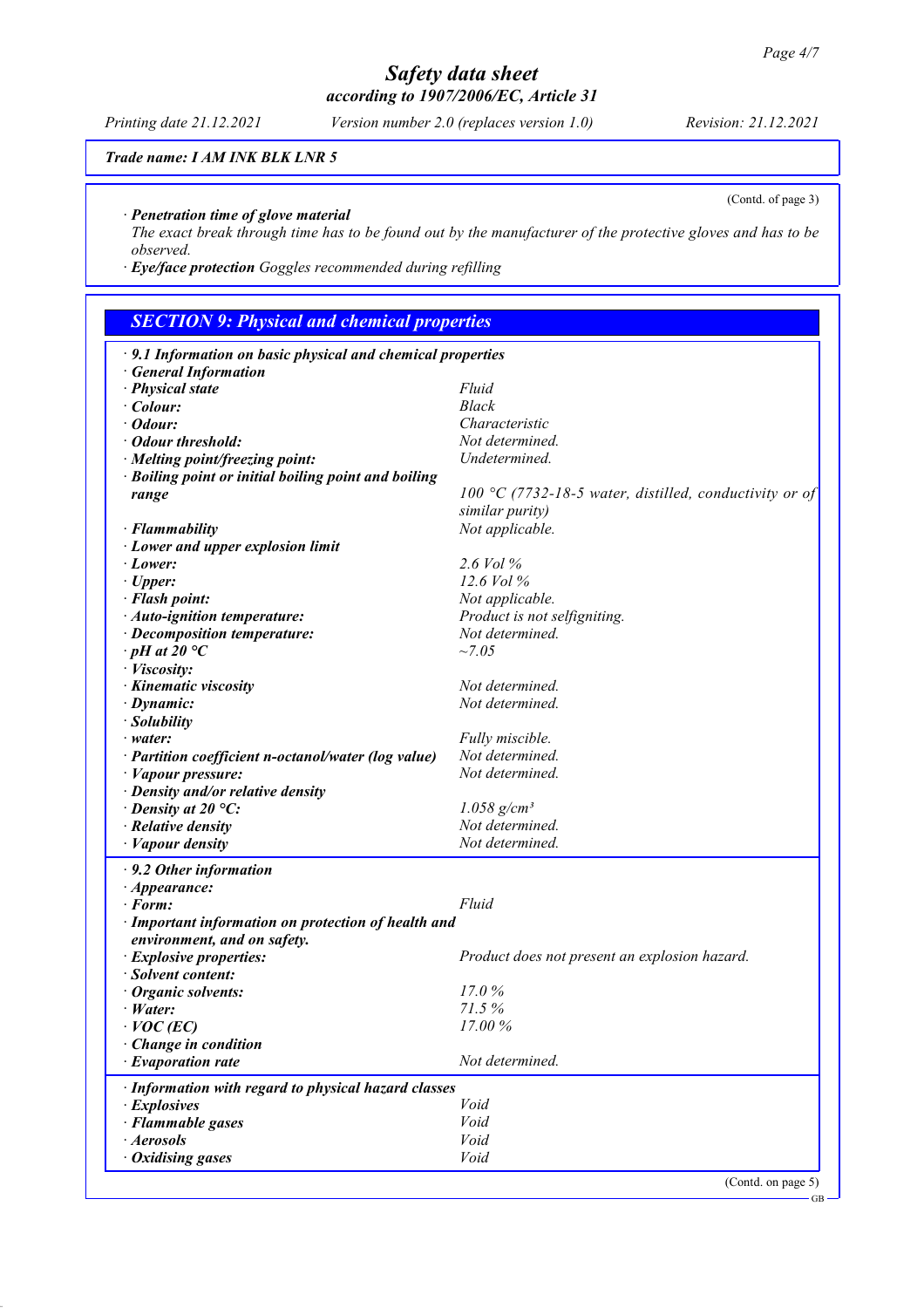*Printing date 21.12.2021 Version number 2.0 (replaces version 1.0) Revision: 21.12.2021*

*Trade name: I AM INK BLK LNR 5*

|                                                 |      | (Contd. of page 4) |
|-------------------------------------------------|------|--------------------|
| · Gases under pressure                          | Void |                    |
| · Flammable liquids                             | Void |                    |
| · Flammable solids                              | Void |                    |
| · Self-reactive substances and mixtures         | Void |                    |
| · Pyrophoric liquids                            | Void |                    |
| · Pyrophoric solids                             | Void |                    |
| · Self-heating substances and mixtures          | Void |                    |
| · Substances and mixtures, which emit flammable |      |                    |
| gases in contact with water                     | Void |                    |
| $\cdot$ Oxidising liquids                       | Void |                    |
| $\cdot$ Oxidising solids                        | Void |                    |
| $\cdot$ Organic peroxides                       | Void |                    |
| Corrosive to metals                             | Void |                    |
| · Desensitised explosives                       | Void |                    |

## *SECTION 10: Stability and reactivity*

*· 10.1 Reactivity No further relevant information available.*

- *· 10.2 Chemical stability*
- *· Thermal decomposition / conditions to be avoided: No decomposition if used according to specifications.*
- *· 10.3 Possibility of hazardous reactions No dangerous reactions known.*
- *· 10.4 Conditions to avoid No further relevant information available.*
- *· 10.5 Incompatible materials: No further relevant information available.*
- *· 10.6 Hazardous decomposition products: No dangerous decomposition products known.*

## *SECTION 11: Toxicological information*

*· 11.1 Information on hazard classes as defined in Regulation (EC) No 1272/2008*

*· Acute toxicity*

*· LD/LC50 values relevant for classification:*

*57-55-6 Propylene glycol*

*Oral LD50 2,000 mg/kg (rat)*

*Dermal LD50 20,800 mg/kg (rabbit)*

*1333-86-4 Carbon black*

*Oral LD50 10,000 mg/kg (rat)*

*· 11.2 Information on other hazards*

*· Endocrine disrupting properties*

*None of the ingredients is listed.*

# *SECTION 12: Ecological information*

*· 12.1 Toxicity*

- *· Aquatic toxicity: No further relevant information available.*
- *· 12.2 Persistence and degradability No further relevant information available.*
- *· 12.3 Bioaccumulative potential No further relevant information available.*
- *· 12.4 Mobility in soil No further relevant information available.*
- *· 12.5 Results of PBT and vPvB assessment*
- *· PBT: Not applicable.*

*· vPvB: Not applicable.*

(Contd. on page 6)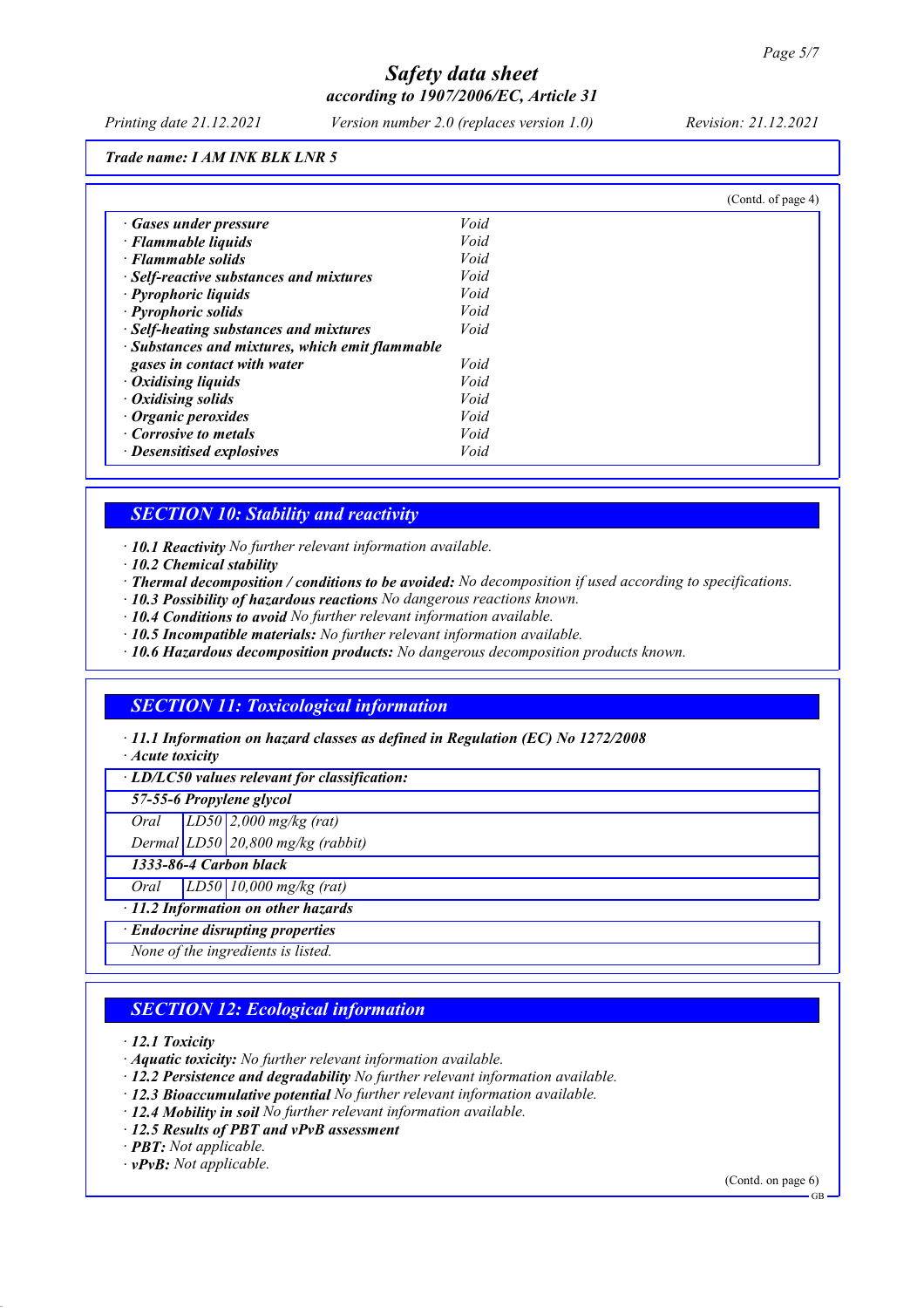*Printing date 21.12.2021 Version number 2.0 (replaces version 1.0) Revision: 21.12.2021*

#### *Trade name: I AM INK BLK LNR 5*

(Contd. of page 5)

- *· 12.6 Endocrine disrupting properties*
- *The product does not contain substances with endocrine disrupting properties.*
- *· 12.7 Other adverse effects No further relevant information available.*
- *· Additional ecological information:*
- *· General notes:*

*Water hazard class 1 (German Regulation) (Self-assessment): slightly hazardous for water Do not allow undiluted product or large quantities of it to reach ground water, water course or sewage system.*

### *SECTION 13: Disposal considerations*

- *· 13.1 Waste treatment methods*
- *· Recommendation Smaller quantities can be disposed of with household waste.*
- *· Uncleaned packaging:*
- *· Recommendation: Disposal must be made according to official regulations.*
- *· Recommended cleansing agents: Water, if necessary together with cleansing agents.*

## *SECTION 14: Transport information*

| $\cdot$ 14.1 UN number or ID number<br>ADR, IMDG, IATA                                            | not regulated   |
|---------------------------------------------------------------------------------------------------|-----------------|
| $\cdot$ 14.2 UN proper shipping name<br>ADR, IMDG, IATA                                           | not regulated   |
| $\cdot$ 14.3 Transport hazard class(es)                                                           |                 |
| ADR, ADN, IMDG, IATA<br>· Class                                                                   | not regulated   |
| 14.4 Packing group<br>ADR, IMDG, IATA                                                             | not regulated   |
| 14.5 Environmental hazards:                                                                       | Not applicable. |
| $\cdot$ 14.6 Special precautions for user                                                         | Not applicable. |
| $\cdot$ 14.7 Maritime transport in bulk according to IMO<br>Not applicable.<br><i>instruments</i> |                 |
| · UN "Model Regulation":                                                                          | not regulated   |

# *SECTION 15: Regulatory information*

*· 15.1 Safety, health and environmental regulations/legislation specific for the substance or mixture: (Substances not listed)*

*None of the ingredients is listed.*

*· Directive 2012/18/EU*

*· Named dangerous substances - ANNEX I None of the ingredients is listed.*

*· National regulations:*

*· VOC (EU) 738.2 g/l*

*· 15.2 Chemical safety assessment: A Chemical Safety Assessment has not been carried out.*

(Contd. on page 7)